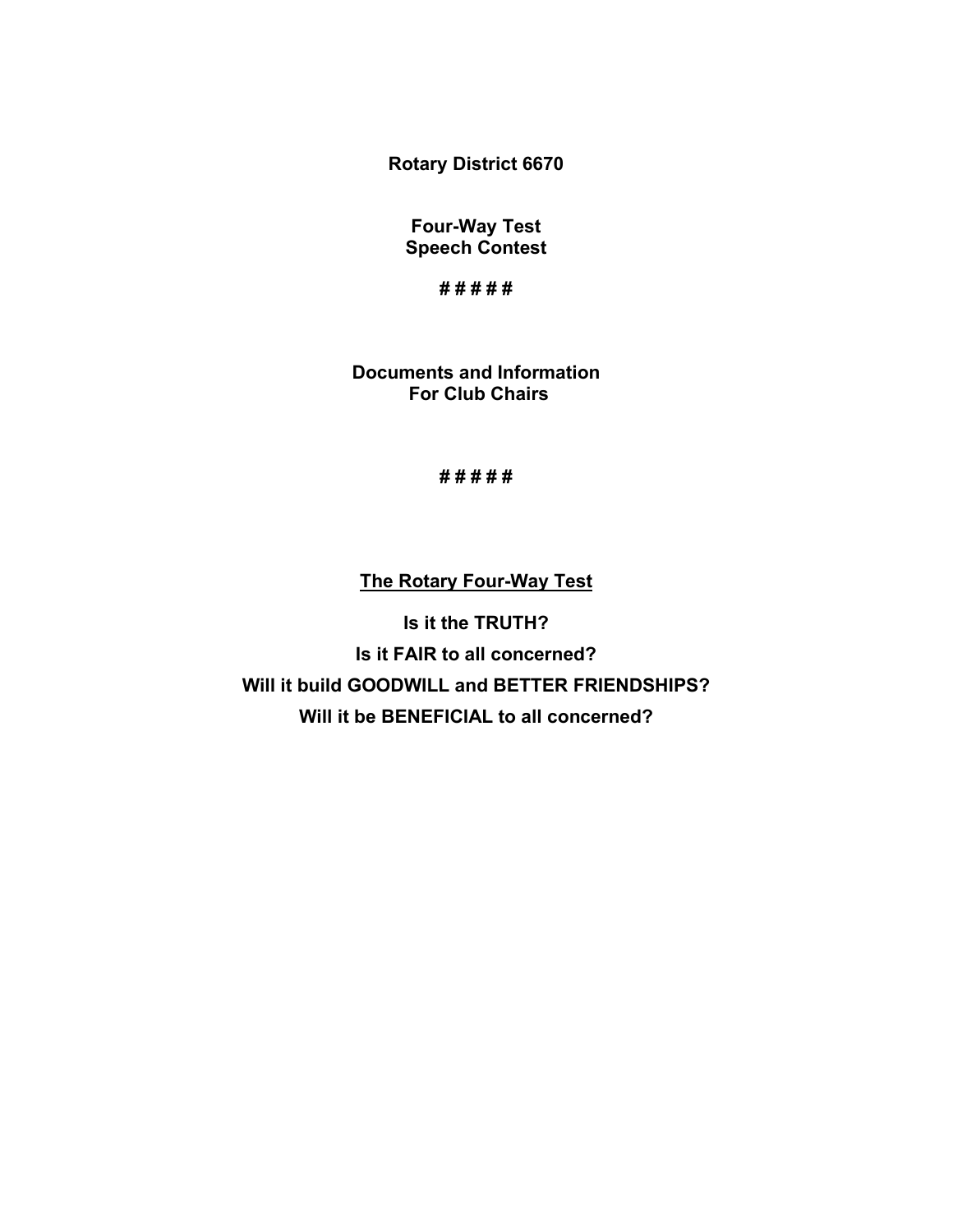### **GUIDELINES FOR CLUB CHAIRS**

**Rotary District 6670 Four-Way Test Speech Contest 2022**

## **The Rotary Four-Way Test**

#### **Is it the TRUTH? Is it FAIR to all concerned? Will it build GOODWILL and BETTER FRIENDSHIPS? Will it be BENEFICIAL to all concerned?**

### **DEADLINE:**

It is important for you to begin NOW to recruit student contestants from your public and private high schools, and other places in your community. **Please indicate your club's participation to the District Chair by February 4, 2022.** (Registration form is on the District website.)

### **LOCATION:**

The District Contest will be held on **Sunday, March 27, 2022 at Millett Hall on the campus of Wright State University in Dayton, Ohio.** 

#### **CLUB WINNER:**

The first-place winner from the District Competition will again present his or her winning speech in April at the District Conference. If the first-place winner cannot participate, the second or third place winner may represent the District.

## **RULES OF COMPETITION:**

- A. **Topic**: Leadership, Service and the Four-Way Test The contestant *must* apply the Rotary Four-Way Test to the concepts of leadership, service to others and life experience.
- B. **Delivery**: The speech is to be presented from memory without the aid of podium/lectern, notes, displays or props.
- C. **Length**: The speech must be no less than four minutes and no more than six minutes. Any speech that falls outside either of these limits will be disqualified.
- D. **Content**: The speech given by each contestant must be the work of the contestant alone. No more than 75 words may be quoted.